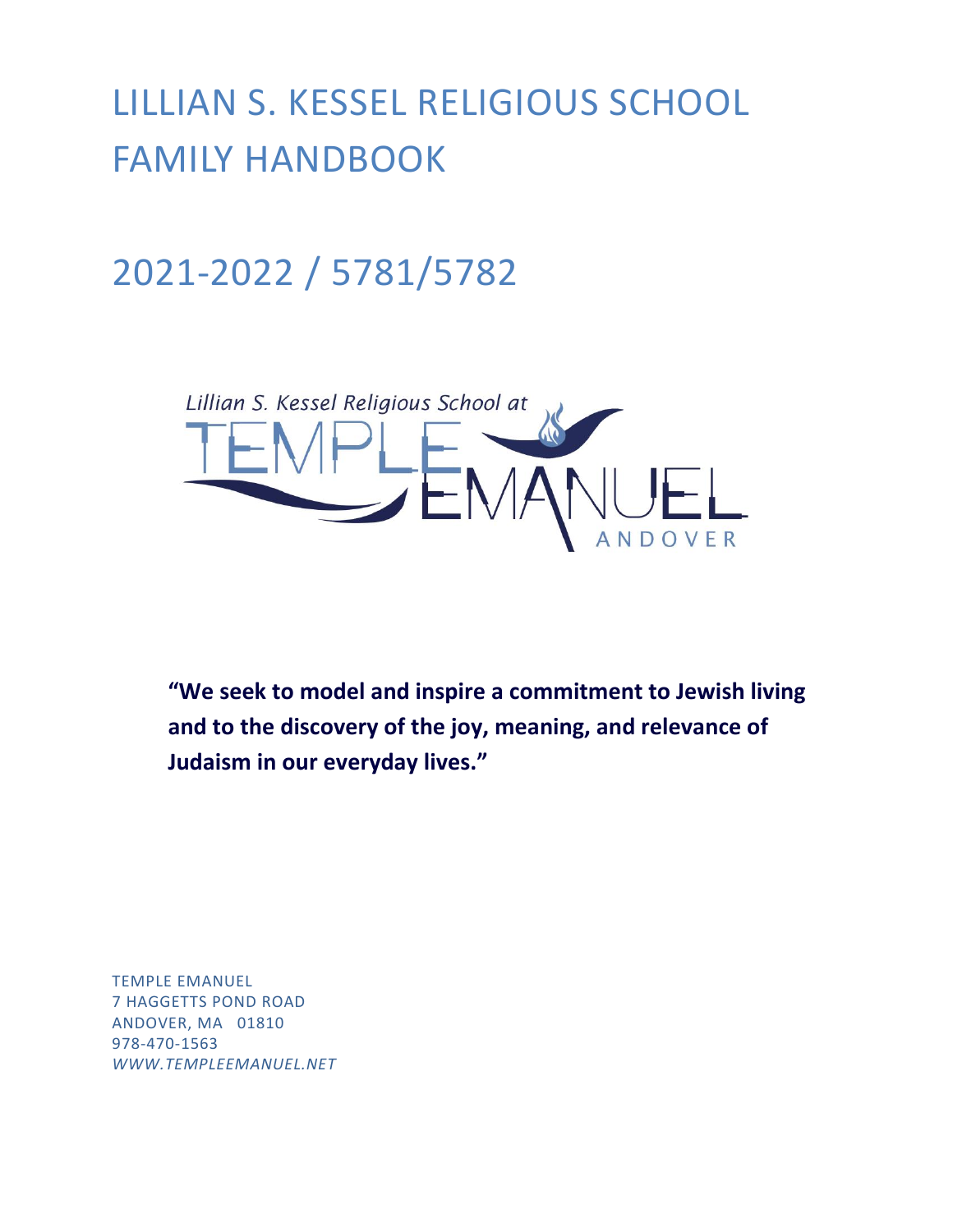# **OUR VISION FOR EDUCATION**

**T**emple Emanuel is a diverse, egalitarian congregation dedicated to the pursuit of lifelong Jewish learning, connection to God, and devotion to Torah, Israel, and *Klal Yisrael* (the Jewish people). The Lillian S. Kessel Religious School seeks to instill these values in our children and provides opportunities to learn about Jewish values through the active pursuit of *mitzvot* such as *Gemilut Chasadim* (deeds of loving-kindness) and *Tikkun Olam*  (repairing the world). We welcome every student and seek to provide a spiritual home for all. We embrace our students' cultural diversity and foster opportunities to share a rich array of Jewish customs and cultures. We also recognize the diverse learning styles and needs of our students which is reflected in our flexible programming.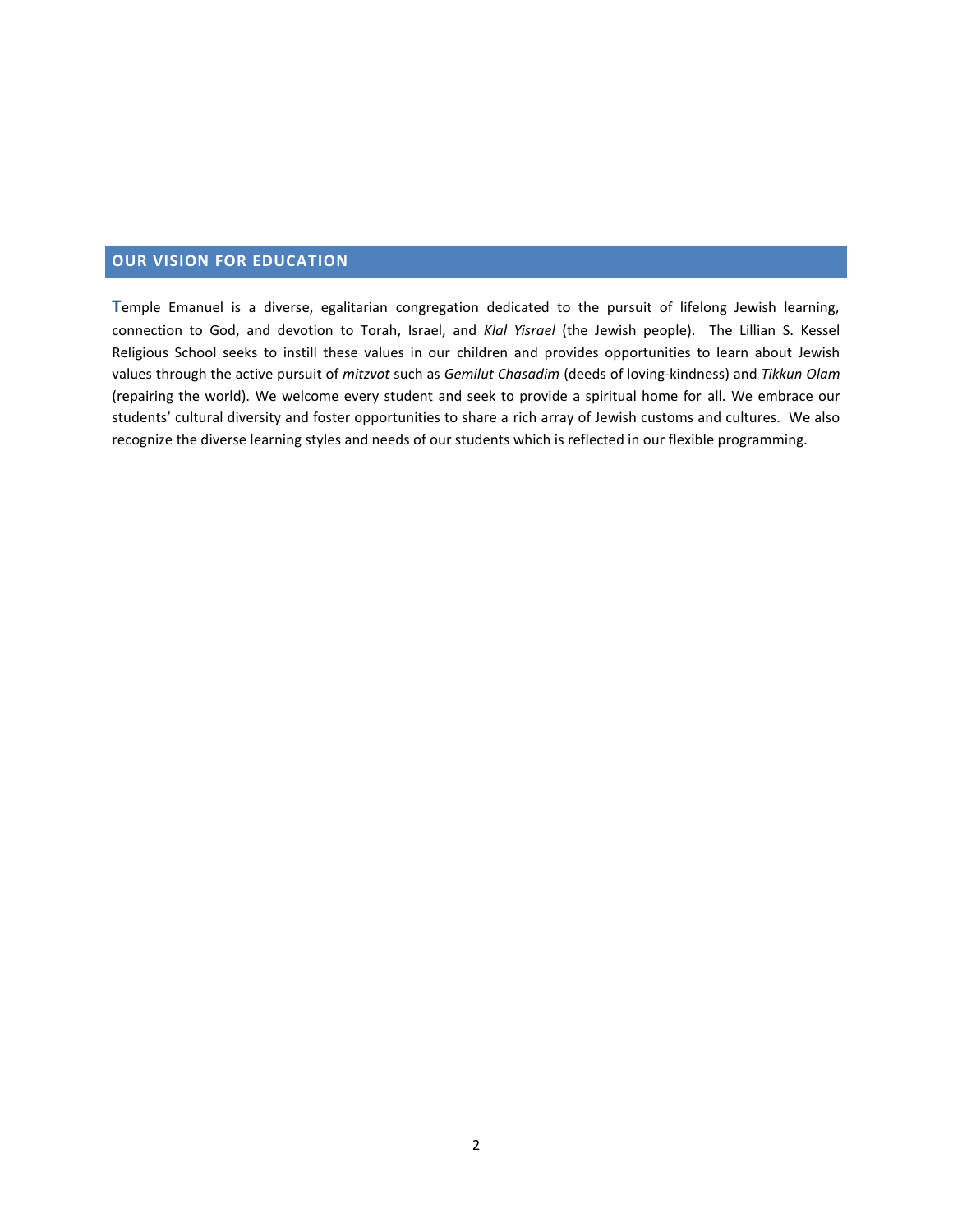## **RABBI'S MESSAGE**

"Take to heart these words… and teach them upon your children."

This instruction originally found in the Book of Deuteronomy forms one of the sacred obligations we pray as part of the *v'ahavta.* Indeed, there may be no more important *mitzvah* than that of teaching our children about the meaning and value that living a Jewish life can offer. From celebrating the holidays and festivals that mark our calendar, to marking the joyful and sorrowful moments in our lives, Judaism represents a well of tradition and wisdom to help make our lives meaningful.

In the Lillian S. Kessel Religious School at Temple Emanuel, we want our children to grow to see the Temple as an extension of their home, and their family. We want them to be empowered and inspired by our tradition to continue a journey of Jewish learning that will enrich their lives, and provide a source of comfort, meaning, and community. And we hope to do this in a way that engages, invites, and encourages participation for every student who enters our classrooms.

Whether it be Hebrew or holidays, Jewish values or history, lifecycle learning, participation in prayer, or Tikkun Olam (*repairing the world)*, we hope to provide a foundation for all of our students to build on throughout their lives, and we are grateful for partnership with you—our families—in realizing this vision.

Rabbi Max Chaiken [mchaiken@templeemanuel.net](mailto:mchaiken@templeemanuel.net)

#### **DIRECTOR'S MESSAGE**

Dear Families,

Welcome to the Lillian S. Kessel Religious School! Our goal is to be a place where children feel safe and take pride in their Jewish identity. We strive to welcome the entire family and get everyone excited about Judaism. We have a passionate and compassionate faculty dedicated to the well-being of your children and the development of Jewish minds and souls.

To truly be successful as a center for Jewish education we need your support and participation. Parents, please let your child's teacher, Judy Matulsky or me know if anything is going on in your family's life that could impact your child's learning. We want to be there for your family because you are already a part of ours.

Parents, we love to see you in our halls and classrooms, and participating in the family and adult education sessions, acting as room parents, and/or joining your child(ren) in the Family Service (Tefillah) on Sundays.

We have many opportunities to expand Jewish discovery beyond the traditional classroom model. Please refer to our school calendar for family learning, parent learning and Shabbat opportunities.

The ancient Jewish sage Ben Zoma said, "Who is wise? One who learns from everyone." At Lillian S. Kessel Religious School, we are all learners and all teachers. Welcome to our school, and welcome home!

Betsy Kachel, Director of Education [bkachel@templeemanuel.net](mailto:bkachel@templeemanuel.net)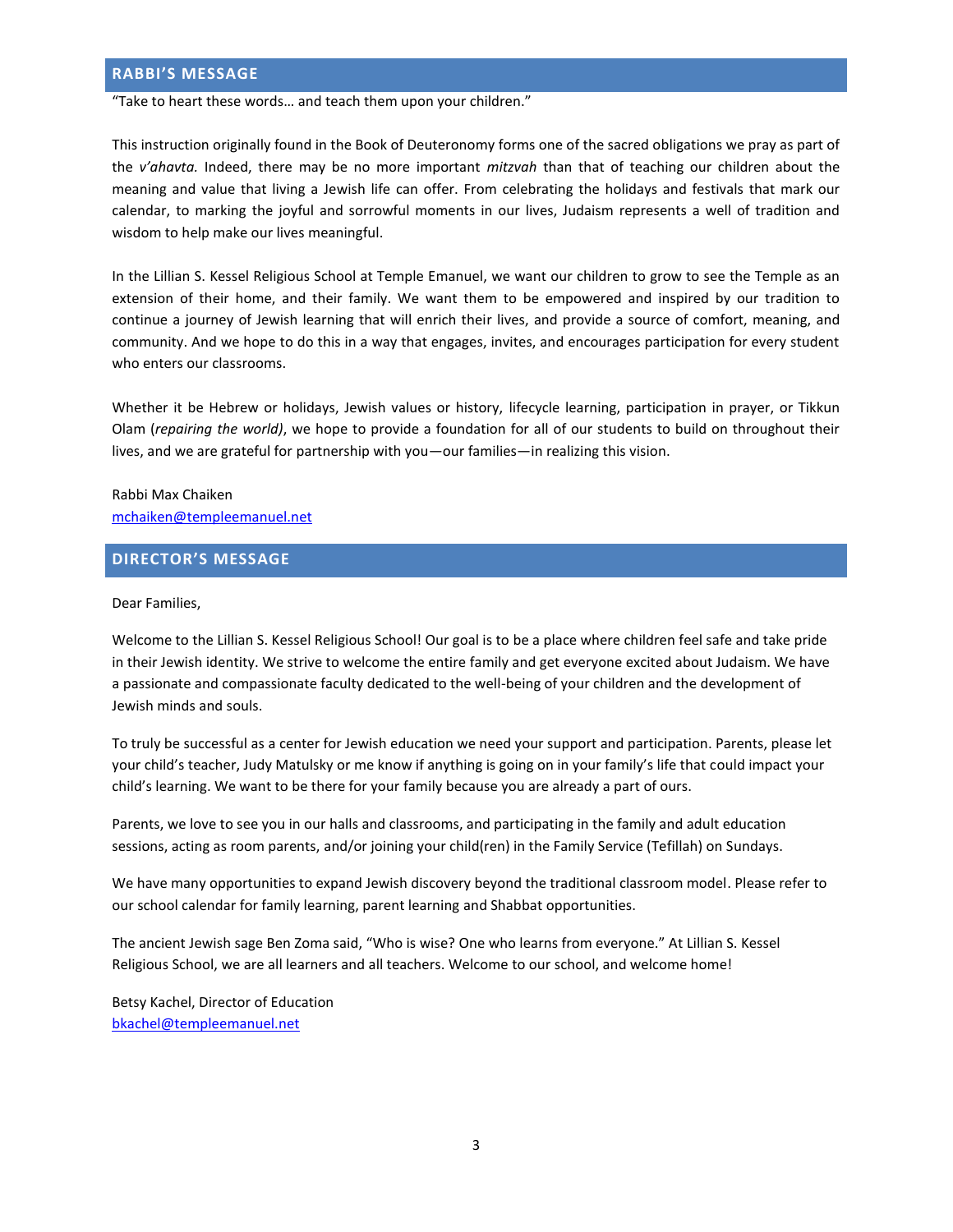## **OFFICE STAFF DIRECTORY & HOURS**

Rabbi Max Chaiken material materials are controlled as a material material material material method of the material material material material method of the material material material material material material material ma Betsy Kachel, Director bkachel@templeemanuel.net

Sherry Gordon-Shulik, CHAI Educator & Youth Group Advisor sshulik@templeemanuel.net

## PHONE NUMBERS

School Office: 978-470-1563 Main Office: 978-470-1356

Cantor Idan Irelander iirelander@templeemanuel.net Judy Matulsky, Administrative Director in the state of the state of the imatulsky@templeemanuel.net

# **RELIGIOUS SCHOOL SCHEDULE AT A GLANCE**

Gesher – Sundays 9 – 11:30 am (twice monthly)

Kitah Gan  $(K)$  – Sundays  $9 - 11:30$  am

Kitah Aleph  $(1)$  – Sundays  $9 - 11:30$  am

Kitah Bet  $(2)$  – Sundays  $9 - 11:30$  am

Confirmation ( $9<sup>th</sup>$  &  $10<sup>th</sup>$  Grades) – Sundays (monthly) 11:45 – 12:45

Kitah Gimel (3) – Sundays 9 – 11:30 am & Wednesdays 4:30– 6:30 pm

Kitah Dalet (4) – Sundays  $9 - 11:30$  am & Wednesdays 4:30–6:30 pm

Kitah Hey (5) – Sundays  $9 - 11:30$  am & Wednesdays 4:30–6:30 pm

Kitah Vav (6) – Sundays 9 – 11:30 am & Wednesdays 4:30– 6:30 pm

Kitah Zayin (7) – Wednesdays 4:30– 6:30 pm

8 th Grade (monthly) – Wednesdays 4:30– 6:30 pm

Confirmation (monthly) (9 & 10) –Sundays –11:30 –1:15 pm

\*11-11:30 am weekly Sunday Service

**NEW**

Grades 6th through 12th **Monday Night Mitzvah Makers** meets once a month (5 times) to create and deliver Mitzvot to our community \*\*watch for calendar for dates

# **SCHOOL CALENDAR**

For more information about school dates and special events, link to our school calenda[r here.](http://www.templeemanuel.net/images/Religious_School_Calendar_FY18.pdf) You can find dates for family education programs, grade level services, Shabbat, holiday events, and school closings.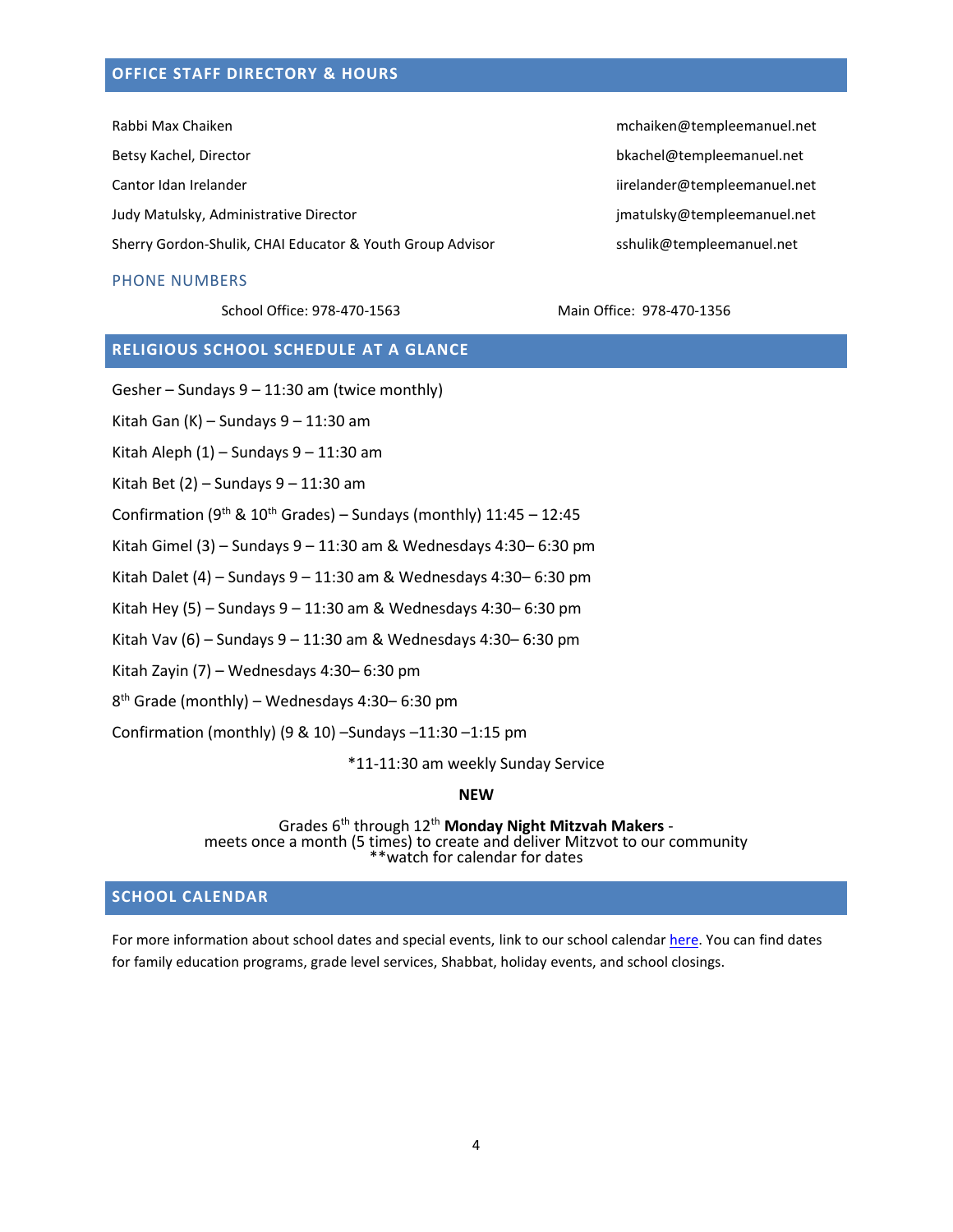#### SCHOOL-FAMILY COMMUNICATION

- Our teachers write e-mails letting parents know what has transpired in class, detailing the homework, and noting upcoming events.
- If you have a concern, call, speak with, or e-mail Betsy Kachel, Director of Education. Betsy can be reached at the Religious School Office, (978) 470-1563, or at bkachel@templeemanuel.net.
- Progress Reports: students in Kitot Gan-Vav (K-6) receive progress reports in January and June. These reports are designed to keep parents informed of a child's achievement in religious school, and to identify any areas needing attention.
- Participate in your child's class' family and adult education programs. Enjoy our Sunday Family Service each week as a family from 11:00 – 11:30 a.m. in the Sanctuary.

#### TEMPLE EMANUEL'S BULLETIN

All temple members will receive the Temple's bulletin for upcoming events and reports on what's happened and happening (also check out [Temple Emanuel's Facebook page!\)](https://www.facebook.com/TempleEmanuelAndoverMA). If you don't receive the bulletin at home it is available in the Temple office or on our website[, www.templeemanuel.net.](http://www.templeemanuel.net/)

#### **BUILDING JEWISH VALUES**

#### TZEDAKAH

Social action is an important part of the Religious School curriculum. Each grade plays an active role in our school's commitment to doing *tikkun olam* (repairing the world) and *tzedakah* ("rightousness"/money or goods to repair injustice). We also emphasize the importance of *g'milut hasadim* (acts of loving kindness) in the Jewish tradition.

Please help your child to practice the *mitzvah* (good deed/commandment) of *tzedakah* by encouraging your child to bring money for *tzedakah* to each class and by participating in community service opportunities at our temple.

#### MUSIC & TEFILLAH (PRAYER SERVICE)

During school, students have music and Tefillah (Prayer) to engage them, build their Jewish identities, and prepare them for participating in and leading Jewish prayer. Grades Gan – Hey (K – 5) lead Family Services on Friday evenings and Kitah Vav (6) leads a Saturday morning Shabbat service.

#### CHAI (CREATIVE HEBREW ARTS INTEGRATION) EDUCATION

The talented, Sherry Gordon-Shulik is our CHAI Educator. She works with the rest of our faculty to infuse class curicula from Pre-K through  $7<sup>th</sup>$  grade with creative arts, including drama, poetry, multi-media and two dimensional art. She teaches the CHAI Family Education *hiddur mitzvah* (beautifying the *mitzvah*) projects when students and parents in grades K – 5 make Judaica treasures.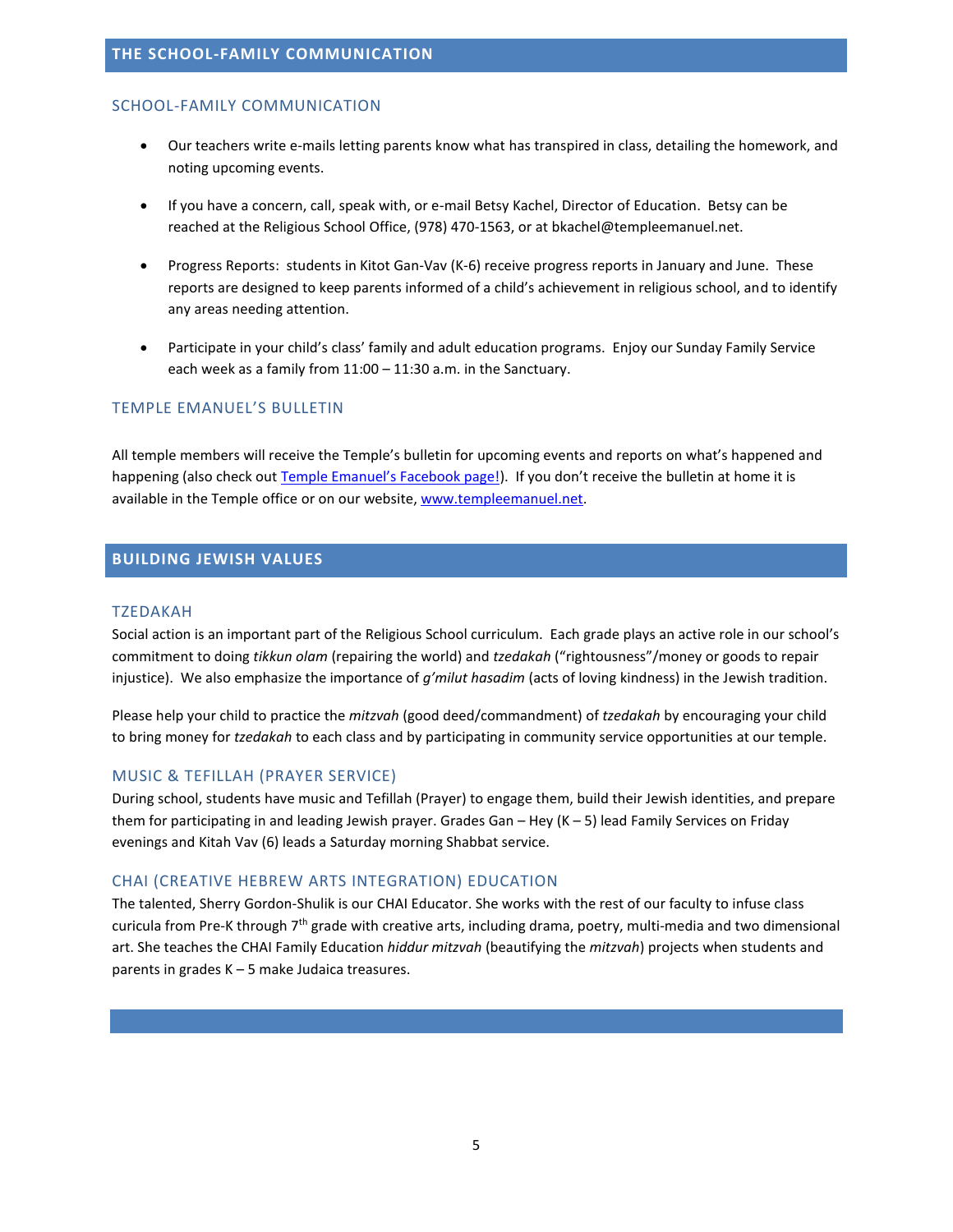## HOLIDAY HAPPENINGS (AGES 3 & 4 WITH AN ADULT)

Children and their adult role models encounter Jewish holidays in a fun, hands-on educational and social environment. Monthly family sessions on Sunday's highlight: High Holy Days, Sukkot, Simchat Torah, Chanukah, Shabbat, Tu B'Shevat, Purim, Passover, Shavuot, and Israel. (enrollment dependent)

## GESHER (PRE-K)

Children explore the personal meaning of the holidays in a bi-monthly, drop-off program that acts as a bridge (*gesher*) between Holiday Happenings and Gan (K). Hands-on holiday activities include arts and crafts, cooking, stories, singing and more.

## GAN (KINDERGARTEN)

Gan students explore Jewish customs and biblical tales through crafts, stories, alef-bet yoga, and music. Students also learn some basic conversational Hebrew vocabulary. The first part of the year the focus is on Shabbat, culminating with "Shabbat at Home." This special evening is hosted in the home of a Gan family or at Temple Emanuel. The class also participates in the Gan Shabbat dinner and Family Service at the Temple (combined with Holiday Happenings, Gesher &Kitah Aleph). On the Sunday following their Family Service, Gan families (children and parents) have their first Family Education Day with the CHAI Educator, making ceramic Shabbat candlesticks.

#### KITAH ALEPH (GRADE 1)

Kitah Aleph students learn to recognize the letters of the Hebrew *alef-bet* (alphabet), some basic Hebrew vocabulary, holidays, and Bible stories through games and activities.

Families join together for the Kitah Aleph Shabbat dinner and Family Service at the Temple. Families (children and parents) also have a Family Education Day with the CHAI Educator, making ceramic *mezuzot* (prayer-holders) that go on the doorposts of Jewish homes.

## KITAH BET (GRADE 2)

Kitah Bet students focus on community and culture. Students learn Hebrew in a reading-readiness approach, focusing particularly on letter sounds. They continue learning some basic conversational Hebrew vocabulary and about Israel. Using stories, games, discussion and the arts, students explore Jewish values, especially those connected to Jewish identity and Bible stories. Students continue to learn how the holidays are celebrated in the synagogue and at home. A highlight of the year is the Kitah Bet Shabbat dinner and Family Service, when students co-lead the service. On a Sunday following their Family Service, families (children and parents) have their Family Education Day with the CHAI Educator, making a ceramic *chanukiah* (Chanukah menorah/candelabra).

#### KITAH GIMEL (GRADE 3)

Kitah Gimel begins formal Hebrew study using a primer text. Students learn to read Hebrew, begin to study prayers, and are introduced to everyday Hebrew words and phrases. They deepen their understanding of Jewish holidays, emphasizing how and why they are observed. They also dive into classic Bible stories from Creation to the Exodus from Egypt. The stories are told with an emphasis on Jewish values. Students learn about the major cities and life of modern Israel. Classroom study is supplemented with hands-on projects and family learning.

The year culminates with the Consecration Service when students are honored for their successful completion of nearly a year of formal Hebrew instruction and receive the prayerbook *Mishkan Tefillah*. On the Sunday following Consecration, families (children and parents) have their Family Education Day with the CHAI Educator.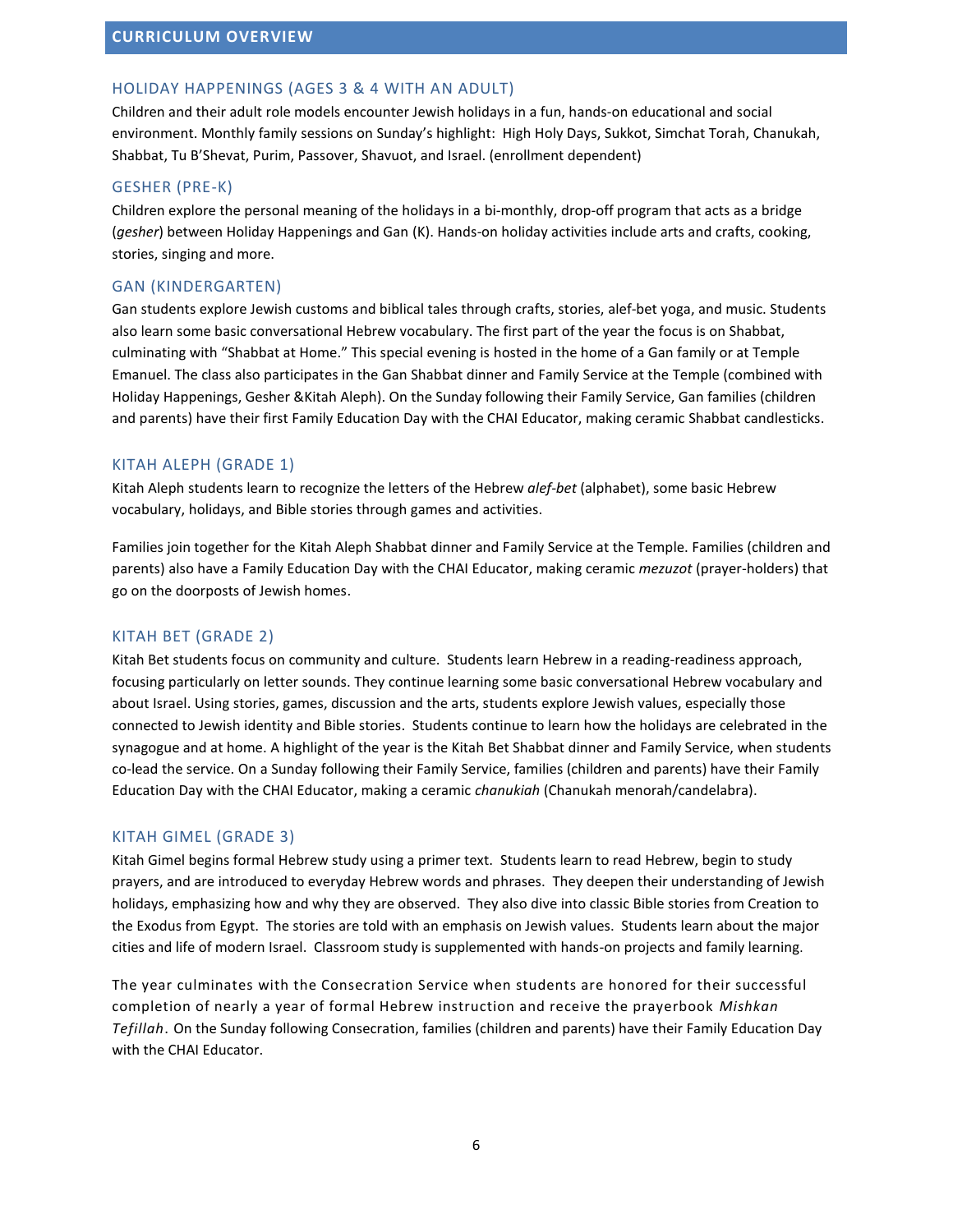#### KITAH DALET (GRADE 4)

Kitah Dalet students begin formal study of prayer, focusing mainly on the Friday night service. Prayers are learned with a dual focus on reading proficiency and comprehension. Students learn prayer-based vocabulary and blessings associated with each holiday. They discuss Jewish concepts of God, and how they are reflected in our prayers and daily lives. Kitah Dalet students study Jewish values through "mensch" (good person) behavior. They continue to connect to Israel's land and people. Finally, Kitah Dalet students begin the study of Jewish lifecycles with birth, bris, and baby naming.

A highlight of the year is the Kitah Dalet Shabbat dinner and Family Service, when students lead the service, teaching about the Torah portion and the prayers. On the Sunday following their Family Service, families (children and parents) create a ceramic *kiddush* cup during their Family Education day with the CHAI Educator.

- Kitah Dalet takes a Field trip to Mayyim Hayyim, a mikveh (Jewish ritual immersion center) in Newton

**Prayers Mastered** (page numbers in parenthesis are in *Mishkan Tefillah*, our prayerbook)**:** basic blessing structure*, Candle blessing* (2)*, Kiddush* (5)*, HaMotzi* (302)*, Barchu* (206)*, Sh'ma* (149)*, V'ahavta* (150)*, Four Questions* (for Passover)*, Havdallah* (306-312) and *Shehecheyanu* (344)*.*

#### KITAH HEY (GRADE 5)

Students continue the study of prayer, focusing on the *Amidah* (the central section of a Jewish prayer service) and the Shabbat morning liturgy. Prayers are read for proficiency, comprehension and meaning. Students learn about Israel, holidays, and values.

There are several highlights of the year, including one field trip to historic Jewish Lawrence where they will "Explore Their Merrimack Valley Jewish Roots." Kitah Hey students lead the Kitah Hey Family Service in the Spring, followed by a Shabbat dinner. On the Sunday following their Family Service, families (children and parents) create a ceramic *seder* plate for their Family Education day with the CHAI Educator.

**Prayers Mastered** (page numbers in parenthesis are in *Mishkan Tefillah*, our prayerbook)**:** *Avot v'Imahot* (48)*, G'vurot* (50)*, Eliyahu Hanavi* (312)*.*

#### KITAH VAV (GRADE 6)

Kitah Vav continues to meet on Sundays, and begin to attend Monday evenings as well, Monday evenings will end with a light dinner. Kitah Vav Hebrew focuses on review and reinforcement of the required prayers, building vocabulary, and prayer knowledge and comprehension, while adding the blessings before and after the Torah and Haftarah readings and the *Ashrei* to students' prayer vocabulary.

Students learn to relate current events to Jewish history, and how their lives compare with the lives of those who came before them. As part of this curriculum, students study the prophets, bring in current event stories, and families jointly go on the expedition *Exploring Jewish Brookline.* Students also study Jewish death and mourning practices. Kitah Vav will have a family field trip to the Temple Emanuel Cemetery.

In preparation for their upcoming b'nai mitzvah students participate in a Shabbat Morning Torah service at the Kitah Vav Shabbat Morning Adventure. Together we will explore what it means to become a bar or bat mitzvah.

**Prayers Mastered** (page numbers in parenthesis are in *Mishkan Tefillah*, our prayerbook)**:** *Haftarah Blessings* (254)*, Ashrei* (220)*, Tallit Blessing* (72), Mourner's Kaddish (90).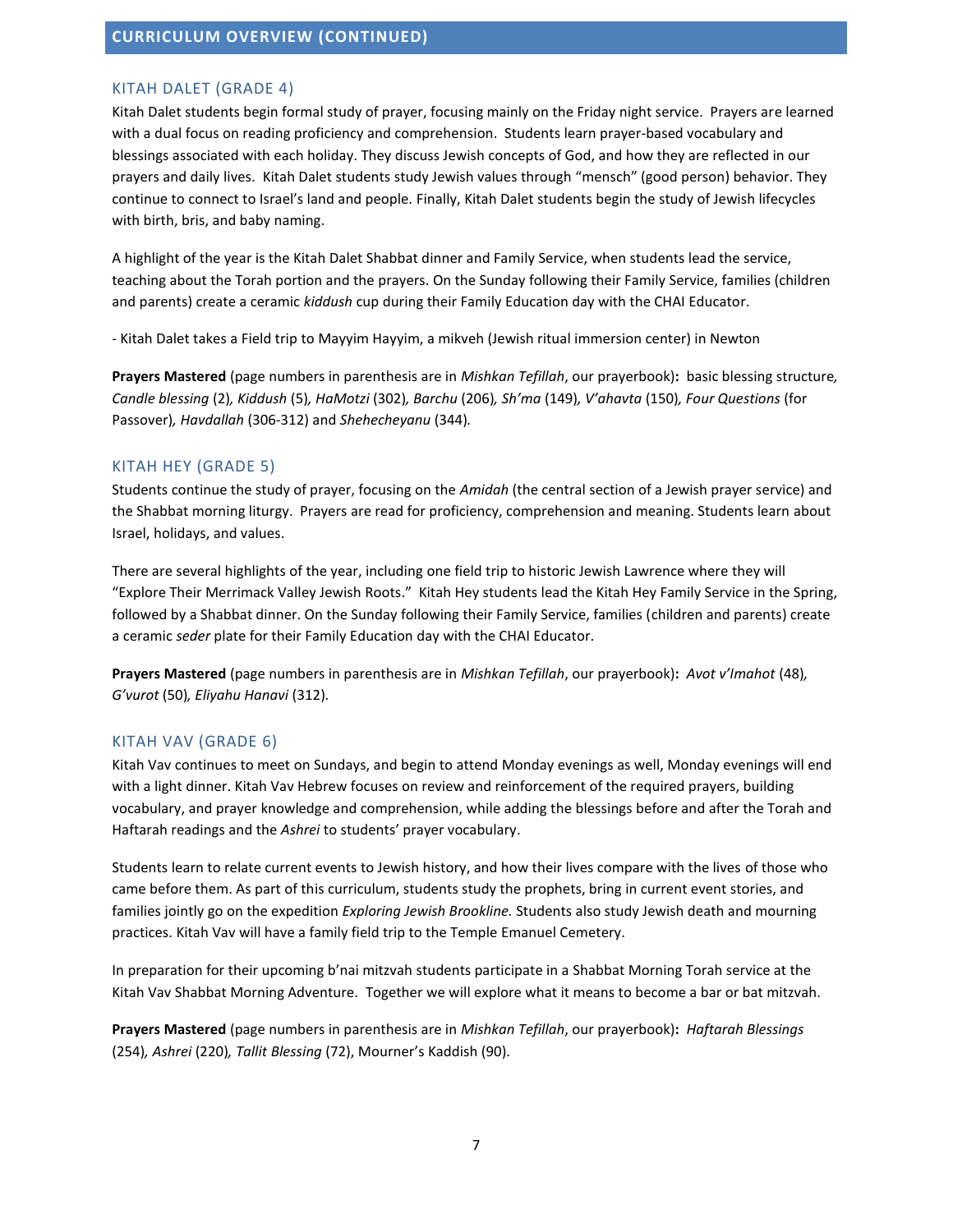## KITAH ZAYIN (GRADE 7)

In Kitah Zayin topics include modern Israel, Jewish Heros, Being Jewish in Todays Culture and The Holocaust. Our goal is to offer experiential and deep Jewish learning experiences!

#### GRADE 8

8th grade students meet monthly. These classes will continue to encourage deep, informal learning and when we meet in person, \*5 additional classes taking place in Lawrence at Cor Unum where students (with a parent) volunteer together. Carpooling for class time at Cor Unum is encouraged, please check school calendar for dates.

\*postponed due to COVID

#### CONFIRMATION I & II (GRADES 9 & 10)

Confirmation is a culmination of children's Jewish learning journey. Students have the opportunity to explore their Jewish identities, as well as discuss current issues and ethical choices in a relaxed environment, while solidifying friendships with their peers. In addition, Rabbi will lead a trip to Washington D.C. or NYC to explore Jewish American Immigrant culture. \* The class culminates with Shabbat services led by students in the spring (see calendar for details).

### MONDAY NIGHT MITZVAH MAKERS (GRADES 6 -12) 5 SESSIONS

New this year grades 6<sup>th</sup> through 12<sup>th</sup> meets once a month (5 times) on Monday nights from 4—6pm to create and deliver Mitzvot to our community.

\*11:00 – 11:30 a.m. is our Family Service in the Sanctuary; parents are welcome to join students.

## **MADRICHIM**

Many of our students choose to become *madrichim* ("guides," or teacher aides; singular *madrich* [male] or *madrichah* [female]). This program is open to students in grades 7 and above. The Madrichim Program is both a volunteer program and a leadership development program that encourages *madrichim* to grow as role models. Students who serve in this capacity receive credit toward a Jewish experience, such as a summer camp or trip to Israel, which may be redeemed at any time following one continuous year in the program, as long as the family remains a member in good standing of the Temple. Madrichim also are able to receive recommendations for employment, honor societies, or college.

Students may choose to enroll in Confirmation and to volunteer as a *madrich.* If a student volunteers on a Sunday, he or she will volunteer for an hour, and then go to Confirmation on days when Confirmation is held.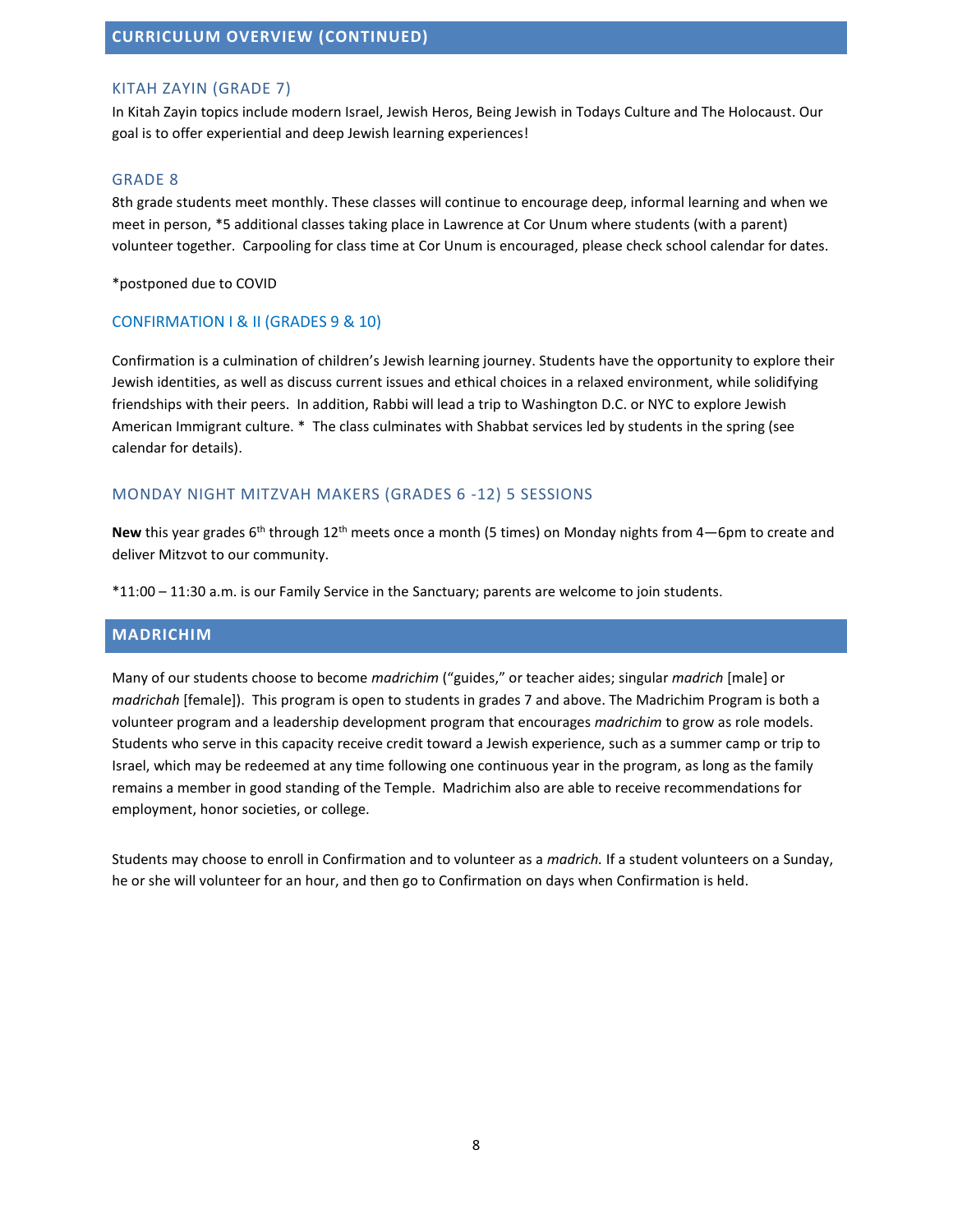#### ATTENDANCE

Your child's presence is important to us and consistent attendance enables them to get the most out of our program. Please let their teacher or the school office know if your child will be absent. If absenteeism is extensive, it may be necessary for parents to arrange for tutoring in order for students to keep up with the class (not included in tuition).

#### HOMEWORK

Homework from Religious School will never be burdensome. Doing homework is always important but it especially matters when a student is absent. Reviewing class lessons and doing homework is helpful for students to gain reading fluency. Most homework is designed for parent participation, whether or not a parent can read Hebrew (or is Jewish). If you find you cannot do the homework with your child, please contact their teacher. At the minimum, parents should check that their child is doing the homework. We are sensitive to the demands placed on students in secular school and appreciate your partnership.

#### ACADEMIC SUPPORT

We offer ongoing, one-on-one, or small group instruction in Hebrew outside of the classroom. While teachers generally recommend students to receive additional support, please contact your child's teacher if you would like them to be considered.

#### INCLEMENT WEATHER POLICY

Monday, Wednesday, and Thursday, Religious School will automatically be cancelled if Andover Public Schools are closed. If Andover has a delayed opening there will be Religious School in the afternoon. If cancellations are necessary during the day, every effort will be made to contact each public school where there are Religious School students, and we will e-mail parents.

Sunday cancellations will be broadcast on television. Parents will receive e-mails from the school, if we are able. You may also check the Temple Emanue[l homepage](http://www.templeemanuel.net/), under "Temple Emanuel Updates" and check Temple Emanuel's Facebook page.

#### DROP-OFF PROCEDURE

#### SUNDAYS:

School begins promptly at 9:00 a.m. Drop-off is at the Chapel/School door (on the drop-off circle).

WEDNESDAYS: Classes begin promptly at 4:15 p.m. Supervision for arriving students begins at 4:15 p.m. Drop off is at the Temple's main entrance.

#### DISMISSAL AND PICK-UP PROCEDURES

On Sundays our mornings end with our 11:00 a.m. Family Service in the Sanctuary. Please check with your student's classroom teacher regarding grade level dismissal procedures. On Wednesday we will release your children in our car dismissal line. Please refer to the car pick up map in welcome pack.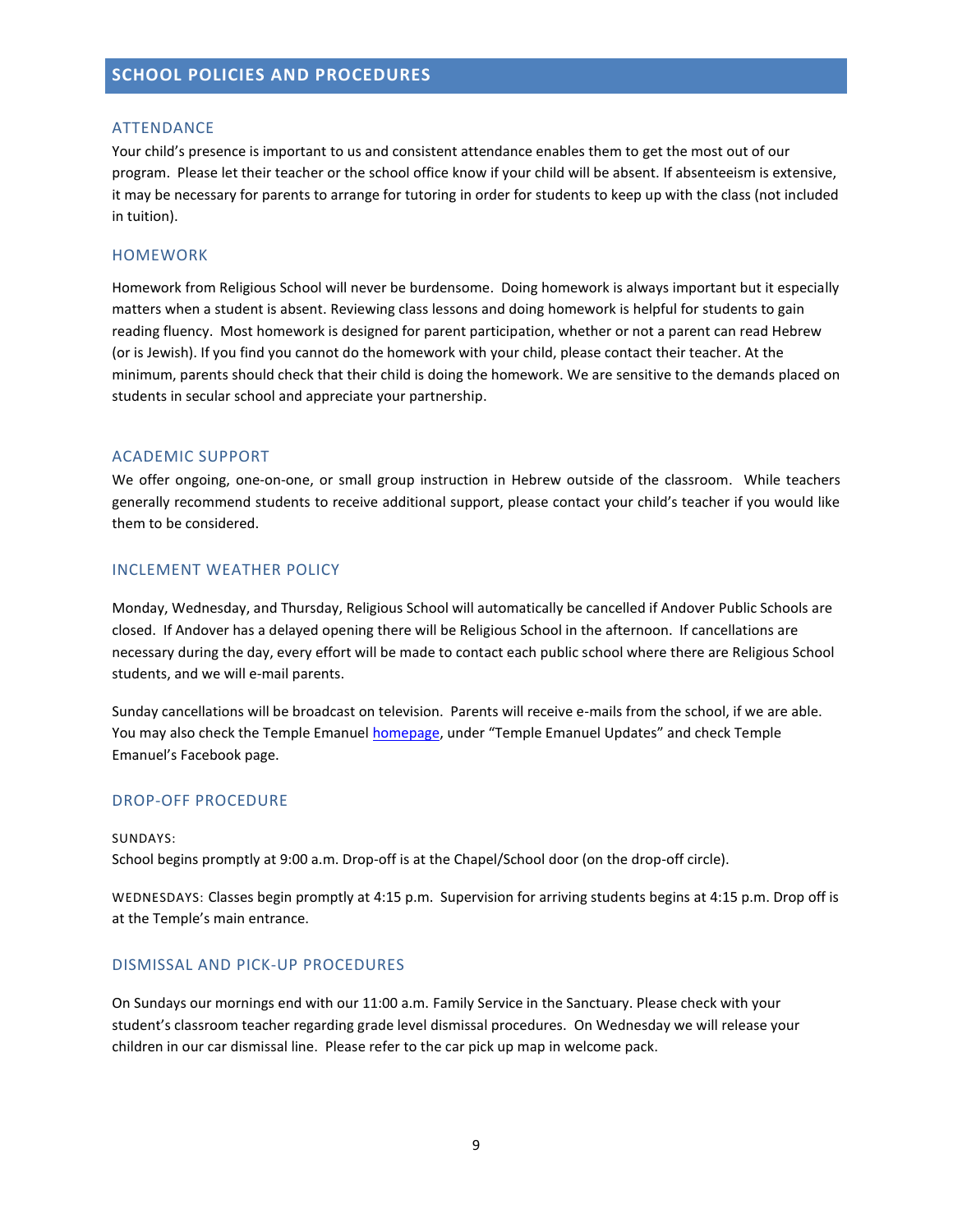## CLASSROOM MANAGEMENT AND DISCIPLINE

In order for our Religious School to run smoothly and for all of our students to have a chance to study and grow in an environment conducive to learning, we encourage and verbally reward good behavior while limiting disruptive behavior. We expect our children to show respect to people, including to their peers , teachers, staff, and the clergy. We also expect them to remember that they are in a synagogue and to show respect for the building that belongs to both the community and God. If a behavioral issue should arise, the following process will be followed, using only as many steps as needed:

- 1. Parents will receive an e-mail from the teacher(s).
- 2. Parents will receive a phone call from classroom teacher.
- 3. A conference will be scheduled, including the parent(s), teacher(s), and Betsy Kachel.
- 4. A meeting of the parent(s), teacher(s), Betsy Kachel, and the Religious School Committee chair to discuss possible suspension or expulsion. This is only a last resort. Our aim is to keep all our children part of the community.

At Temple Emanuel, we try to nurture future *"menschen,"* individuals who value human dignity and justice, who treat people with respect, and who believe in community.

# MOBILE PHONES & SMART DEVICES

Students are not allowed to use their phones while school is in session. All devices will be powered down when the school bell rings and can be turned on at the conclusion of school. **Messages of an urgent nature should be delivered through the school office**. Phones or electronic devices that ring in class or that the child pulls out to use will be confiscated and returned to the parent. If possible, please remove the temptation and have your child leave these at home or in the car.

## SNACKS

Lillian S. Kessel Religious School provides snacks for all students. Both peanut-free and gluten-free snacks are available to those students who require them. Please make sure to alert the office of any allergies. Please contact Judy Matulsky for health forms.\*

\*postponed due to COVID

# **TEMPLE EMANUEL TEMPLE YOUTH GROUPS**

## YOUTH GROUPS

Apart from the Religious School, Temple Emanuel is blessed with an active and thriving youth program. We have three youth groups based on the division of grades 3 through 12. These groups provide a setting in which young Jewish children and teens can meet in a safe and enriching social environment.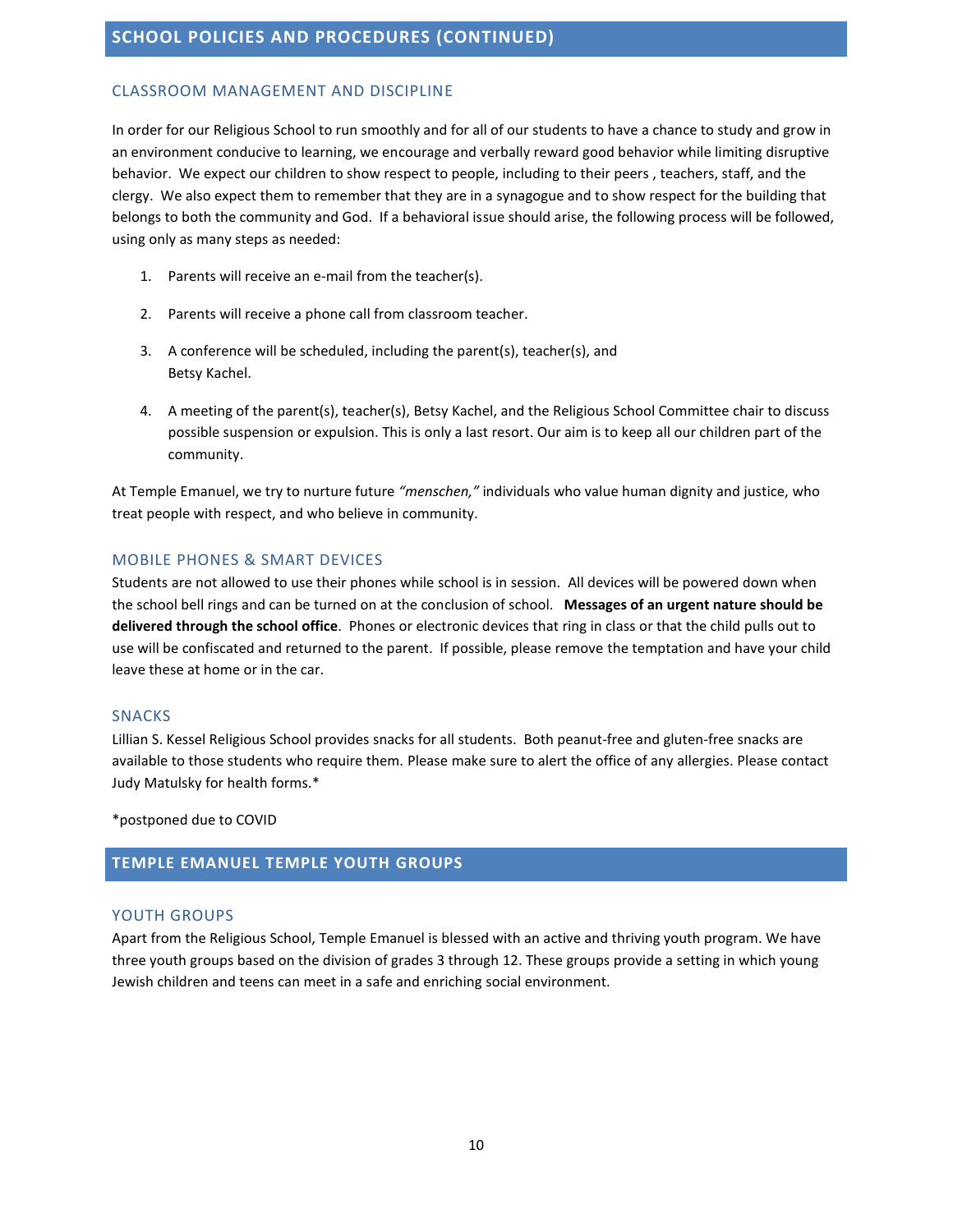#### **TEMPLE EMANUEL TEMPLE YOUTH GROUPS CONTINUED**

#### TEMTY K'TANIM

Temty K'tanim includes 3<sup>rd</sup> through 4<sup>th</sup> graders. In Hebrew the word "*k'tanim*" means "little ones," and this group makes up the youngest of the three Temple Emanuel youth groups. TEMTY K'tanim events occur throughout the school year. Some past events have included candle-making at the synagogue, Shabbat services and a movie and cupcake decorating. The Advisors for K'tanim are Sherry Shulik. Sherry can be reached at [sshulik@templeemanuel.net.](mailto:sshulik@templeemanuel.net)

#### JUNIOR TEMTY

Jr. TEMTY involves 5<sup>th</sup> through 7<sup>th</sup> graders. Jr. TEMTY holds mainly social events as a prologue to the senior youth group experience. It aims to create a sense of leadership and ownership of the organization. Events might include Lazer Craze in North Andover, Game Night, and cake decorating. The advisor for Jr. TEMTY is Sherry Shulik (contact information above).

#### **TEMTY**

TEMTY, which stands for **T**emple **E**manuel **T**emple **Y**outh, is our youth group for 8 th – 12th graders. The events are scheduled and organized by TEMTY and run by the members themselves. The high-schoolers take on leadership roles by suggesting, planning, and carrying out events, fundraisers and social action projects throughout the year. Members also have the opportunity to serve on the TEMTY board, a group of students responsible for leading monthly meetings and developing programs and special services throughout the year. Members of TEMTY also participate in the regional and national Reform Jewish youth community through their region in NFTY (the North American Federation of Temple Youth), known as NFTY Northeast (NFTY-NE). NFTY-NE hosts several regional events through the year, including two seasonal events at the URJ Camp Eisner in Great Barrington, MA, and the annual Fall Levi Leap Dance at Temple Beth Am in Framingham, MA. Membership in TEMTY is \$36 annually for Temple members. TEMTY dues are included in tuition for students enrolled in our Religious School. The advisor for TEMTY is Sherry Shulik. She can be reached at [sshulik@templeemanuel.net.](mailto:sshulik@templeemanuel.net)

## **BEYOND SCHOOL: CAMP AND ISRAEL PROGRAMS**

#### SUMMER CAMP PROGRAMS

The Union for Reform Judaism, our national Reform body, sponsors three wonderful, regional summer camps for our youth. The URJ Crane Lake and Eisner Camps offer excellent overall camp curricula along with wonderful Jewish summer experiences. The Sci-Tech Camp, 6 Points Academy, a mere half hour away from us, offers science and technology exploration in a fun, Jewish environment. URJ also offers nationally a leadership camp, social justice experiences, a sports camp and a special needs camp. If your child would like to attend any of these, and you would like more information, please visit the Eisner/Crane Lake [website,](http://necamps.urjcamps.org/) the URJ campin[g website,](http://www.urjcamps.org/) or contact the school office.

Merrimack Valley Jewish Federation also sponsors a learning-rich day camp, Camp Hadar. You can visit their web site [here.](http://www.camphadar.org/) Many other Jewish camps in the region offer wonderful experiences for children, including the Cohen Camps. Join us at our Camp Fair in the late Fall to learn more about camping opportunities.

#### ISRAEL PROGRAMS

There are excellent teen programs to Israel offered through the Union for Reform Judaism and our Merrimack Valley Federation. For more information, please contact Barbara Holstein (Rabbi's Assistant) bholstein@templeemanuel.net or Rabbi Goldstein, rgoldstein@templeemanuel.net.